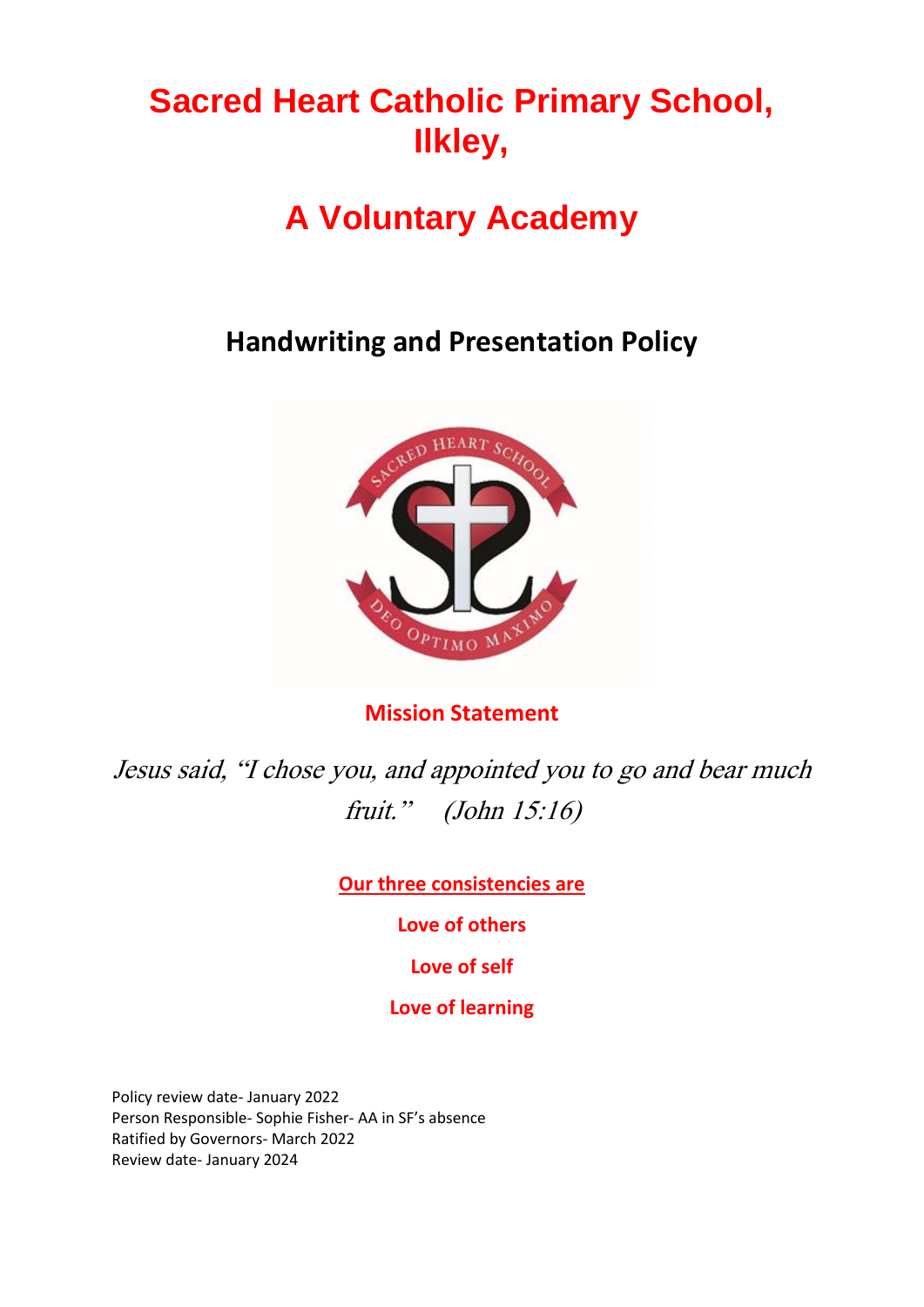#### **Introduction**

Children must be able to write with ease, speed and legibility. If they have difficulty, this will limit fluency and inhibit the quality and quantity of their work. It is important that the child's handwriting becomes a skill that requires little effort and thought, so that creative and physical energy can be focused on the content of writing, rather than upon the act. We adhere to The British Dyslexia Association's recommendation that children learn the continuous cursive style.

#### The key advantages are:

• By making each letter in one movement, children's hands develop a 'physical memory' of it, making it easier to produce the correct shape

• Because letters and words flow from left to right, children are less likely to reverse letters which are typically difficult (like b/d or p/q)

- There is a clearer distinction between capital letters and lower case.
- The continuous flow of writing ultimately improves speed and spelling

#### Rationale

The purpose of this policy is to set out a whole school approach to presentation and the teaching of handwriting that has been agreed by the whole staff and Local Governing Body following discussion, consultation and professional development. It provides guidance for all staff, new and experienced and it will underpin the continued development of the school as a learning community.

#### Provision:

We use the Letter-join Program www.letterjoin.co.uk as the basis of our handwriting policy as it covers all the requirements of the National Curriculum.

#### Aims

- The aim is to have a consistent approach to presentation and handwriting across both Key Stage One and Two.
- To adopt a common approach towards handwriting by all adults when writing in children's books, on the whiteboard, on displays and resources.
- To raise standards in writing across the school and achieve a neat, legible style with correctly formed letters in cursive handwriting
- Develop flow and speed to aid expressing themselves creatively and imaginatively across the curriculum and for a range of purposes.
- To automatically use clearly formed and joined handwriting in all of their writing

#### Teaching and Learning

In order to achieve these aims, the following principles are followed:

- Patterns relating to letter formations are first introduced using a variety of tools and multisensory methods. This develops free flowing hand movements and muscle strength. Letters are also introduced in varied, multi- sensory sessions: writing letters in the air, on backs or hands; orally describing letter shapes and joins with children using 'letter speak'; using a variety of writing materials including whiteboards, chalk, paints, felt pens, crayons, plasticine, cornflour mix, shaving foam etc.
- The cursive font, with lead-ins (see appendix 1), is taught as a specific skill, at least once a day for about 10 minutes, with additional, individual or group practise where necessary.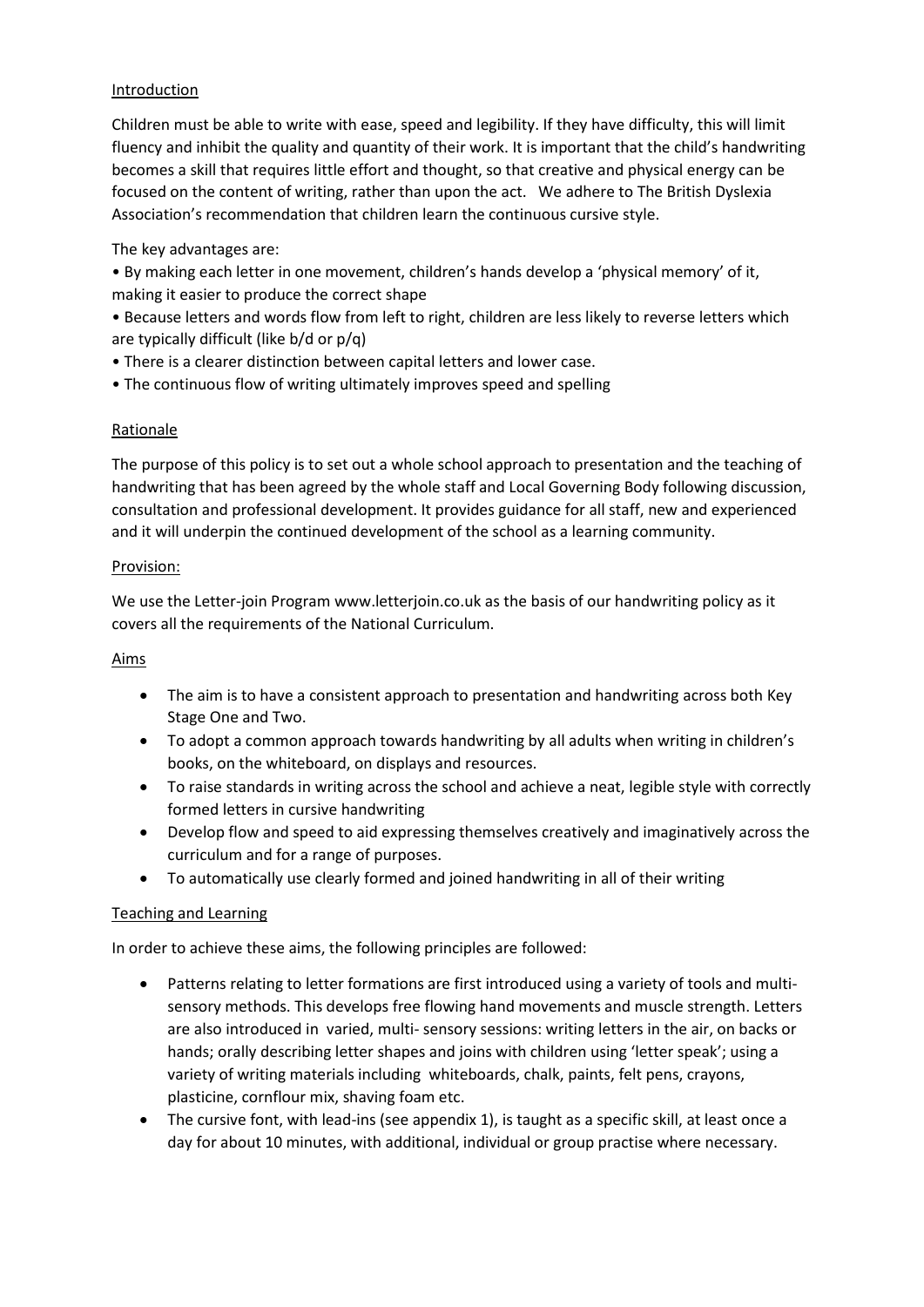- Correct pencil hold and letter formation are taught from the beginning and handwriting is frequently linked with spelling.
- As digraphs are introduced, their corresponding joins are taught.
- When marking or writing comments, members of staff use cursive handwriting as appropriate.
- Teachers model cursive script on IWB, whiteboards, flip charts etc.
- Displays around the school and classroom should model clear joined handwriting as well as other fonts.
- The cursive font should be displayed in classrooms to ensure familiarity with the style.

#### Entitlement and curriculum provision

Handwriting is to be taught regularly through short, focused sessions and may be linked with spelling, grammar or phonics objectives. Teaching generally occurs outside English lessons, although shared and guided writing also provides additional opportunities for the modelling and monitoring of handwriting.

#### Handwriting Progression

| Early Years<br>Foundation<br><b>Stage</b> | The emphasis at this stage is with movement and fine motor skill development.<br>Letter formation (starting at the right entry point and then moving in the right<br>direction) learned at this early stage becomes automatic and has a profound<br>influence on later fluency and legibility. Pupils are to be taught to use lead-in<br>and lead-out strokes, following agreed policy, as soon as they are ready for letter<br>formation. (For agreed letter formation please see Appendix 1). To aid<br>movement, close attention is given to pencil grip, correct posture, the<br>positioning of the paper and the organisation of the writing space. Teachers are<br>vigilant to ensure that bad habits do not become ingrained and that the specific<br>needs of left-handed pupils (for example, additional tracking and tracing of<br>letters at the pre-writing stage) and those with special educational needs are<br>met. All children are to take part in activities that develop fine and gross motor<br>skills both indoor and outdoor. |
|-------------------------------------------|------------------------------------------------------------------------------------------------------------------------------------------------------------------------------------------------------------------------------------------------------------------------------------------------------------------------------------------------------------------------------------------------------------------------------------------------------------------------------------------------------------------------------------------------------------------------------------------------------------------------------------------------------------------------------------------------------------------------------------------------------------------------------------------------------------------------------------------------------------------------------------------------------------------------------------------------------------------------------------------------------------------------------------------------------|
|                                           | The children are introduced to the cursive script as the Letters and Sounds are<br>introduced and practise correct formation, including the joining of digraphs (see<br>appendix 2)                                                                                                                                                                                                                                                                                                                                                                                                                                                                                                                                                                                                                                                                                                                                                                                                                                                                  |
|                                           | Children should be taught to:<br>Begin to form lower case letters in the correct direction, starting and<br>finishing in the right place.<br>Form digits 0-9                                                                                                                                                                                                                                                                                                                                                                                                                                                                                                                                                                                                                                                                                                                                                                                                                                                                                         |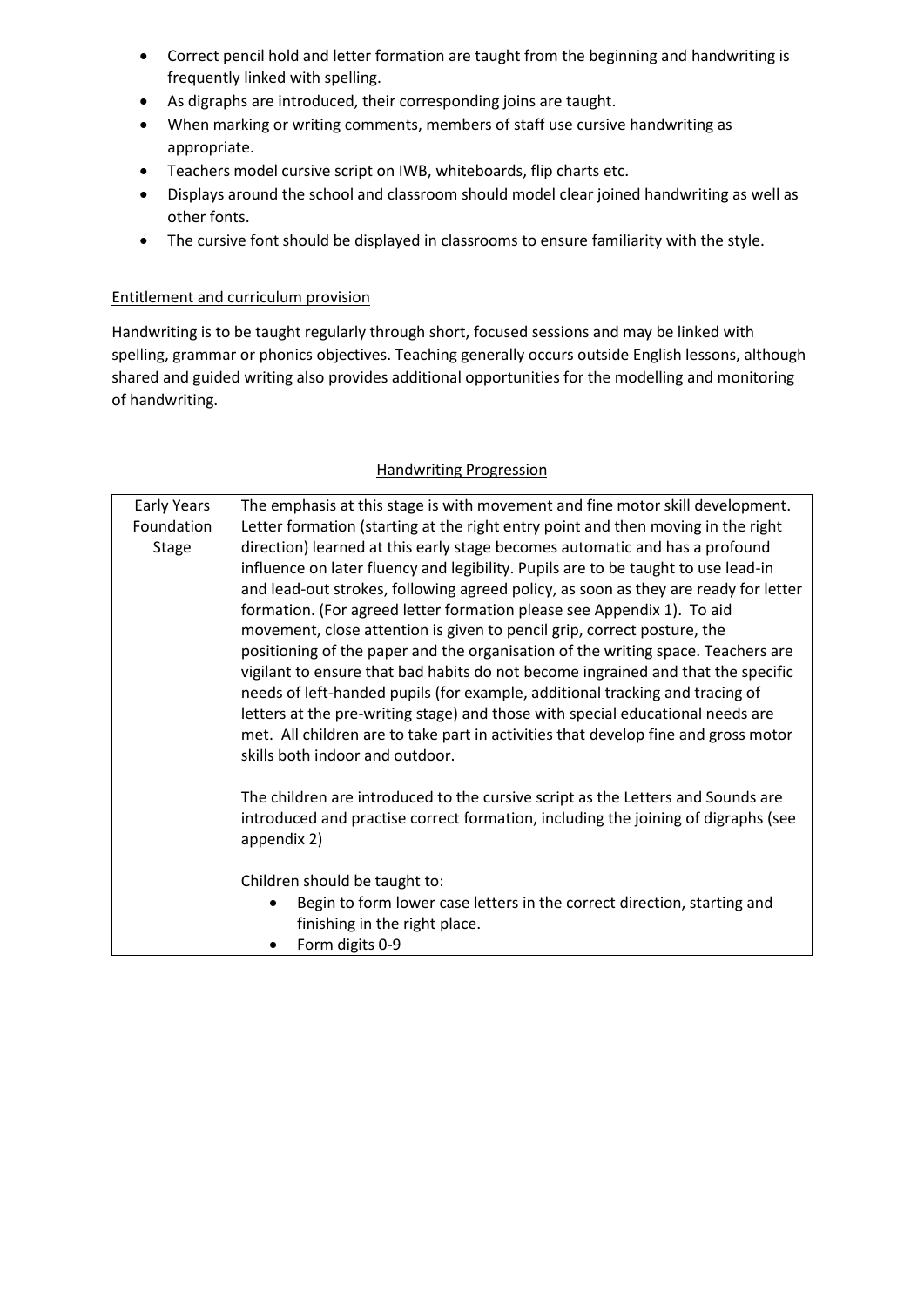| Key Stage 1 | Building on the Foundation Stage, pupils at Key Stage 1 develop a legible style<br>and begin to use fully cursive handwriting in Year One by starting to join their<br>letters. This is dependent on ability not the age of each child. This is achieved in<br>Year 1 by developing a comfortable and efficient pencil grip and by practising<br>handwriting in conjunction with spelling and independent writing. Correct letter<br>orientation, formation and proportion are taught in line with the school's agreed<br>handwriting style. This continues in Year 2. It is expected that the vast majority<br>of children will be joining by the end of Key Stage 1.<br>Handwriting practice is to be carried out in separate handwriting books but is to<br>be modelled and expected in all writing in all books.                                                                                                                                |
|-------------|-----------------------------------------------------------------------------------------------------------------------------------------------------------------------------------------------------------------------------------------------------------------------------------------------------------------------------------------------------------------------------------------------------------------------------------------------------------------------------------------------------------------------------------------------------------------------------------------------------------------------------------------------------------------------------------------------------------------------------------------------------------------------------------------------------------------------------------------------------------------------------------------------------------------------------------------------------|
|             | Children should be taught to:<br>Understand which letters belong to which handwriting "families" i.e<br>letters that are formed in similar ways, and to practise these (see<br>Appendix 5)<br>Form lower case letters of the correct size relative to one another<br>٠<br>Write capital letters and digits of the correct size, orientation and<br>relationship to one another and to lower case letters.<br>Use spacing between words that reflects the size of the letters                                                                                                                                                                                                                                                                                                                                                                                                                                                                        |
|             | N.B. The cursive script has a lead in and exit line that naturally encourages the<br>children to join their handwriting. The children are to begin to join when they<br>are ready.                                                                                                                                                                                                                                                                                                                                                                                                                                                                                                                                                                                                                                                                                                                                                                  |
| Key Stage 2 | The target for children in Key Stage Two is to produce a fluent, consistently<br>formed style of fully cursive handwriting with equal spacing between the letters<br>and words. Children in lower Key Stage Two will have regular handwriting<br>sessions using appropriate prepared resources, in the agreed handwriting style.<br>Handwriting practice is to be carried out in handwriting books but handwriting<br>following the agreed handwriting style is expected to be used by pupils in all<br>books and across all lessons. Children will write with pencils until the class<br>teacher assesses that they are joining competently and consistently. When<br>children reach KS2 they will be able to earn a pen licence. They will then be given<br>a handwriting pen to use. (see pen licenses below)<br>All children in Key Stage Two will use the agreed cursive handwriting style in all<br>lessons.<br>Children should be taught to: |
|             | increase the legibility, consistency and quality of their handwriting e.g.<br>ensuring that the down strokes of letters are parallel and equidistant<br>and that lines of writing are spaced sufficiently so that the ascenders and<br>descenders of letters do not touch<br>choosing which shape of a letter to use when given choices and deciding<br>٠<br>whether or not to join specific letters<br>choosing the right implement that is best suited for a task                                                                                                                                                                                                                                                                                                                                                                                                                                                                                 |
|             | N.B. When the children are producing consistently formed, sized and joined<br>handwriting, they will be granted a 'pen license' and encouraged to write in pen<br>where appropriate.                                                                                                                                                                                                                                                                                                                                                                                                                                                                                                                                                                                                                                                                                                                                                                |

#### Pen Licences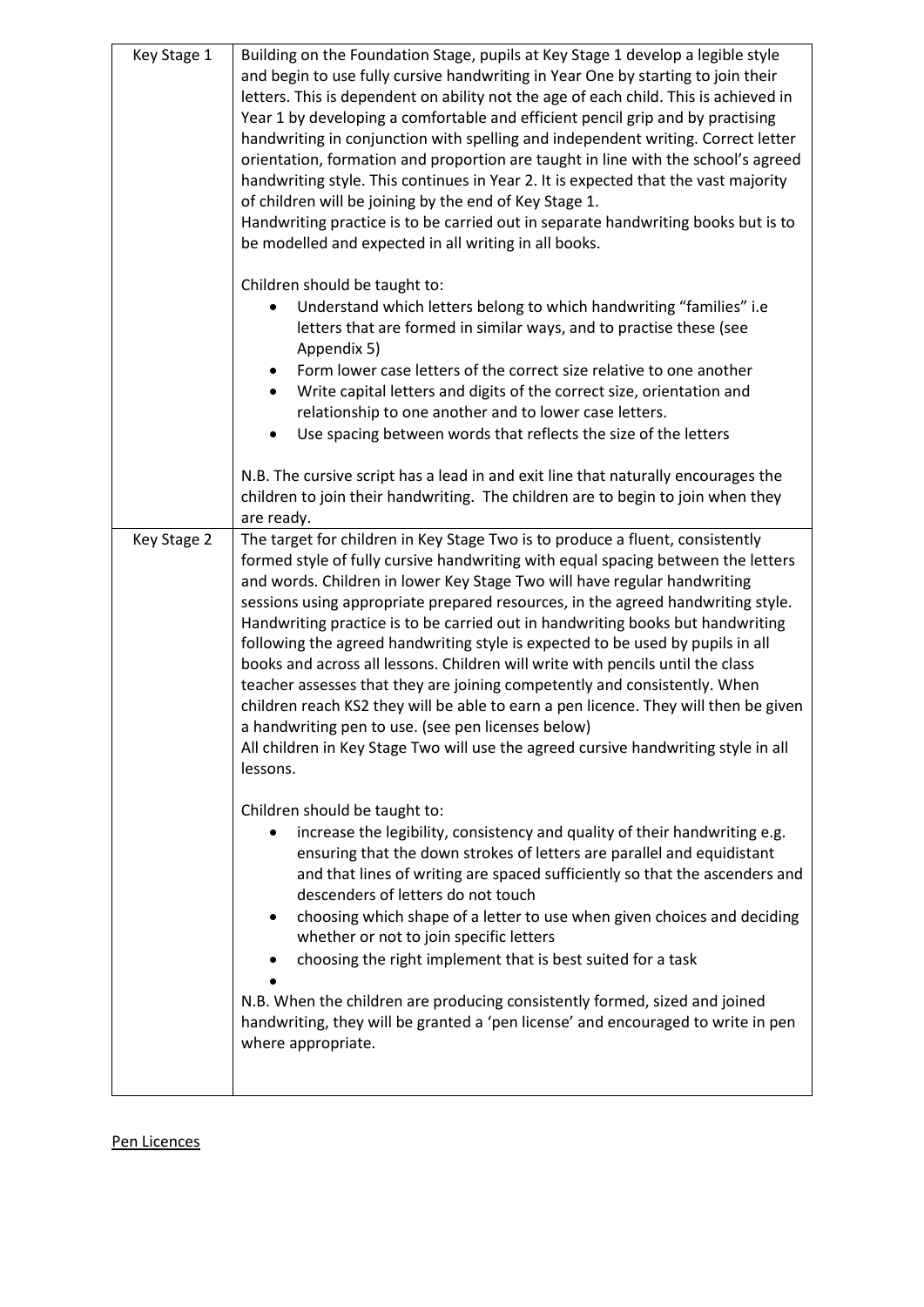When children reach KS2 they are able to work towards a pen licence. To achieve this they have to work towards specific criteria (see Appendix 4) when children feel they are consistently writing at a standard which would enable them to achieve a pen licence, they are allowed to submit their work to their teacher who will decide if they agree.

Certificates will be presented in celebration assembly on a Friday.

#### Techniques for teaching letter formation and joins

- Always model good handwriting
- Demonstrate formations
- Talk through the process
- Encourage children to verbalise the process
- Children form letters in the air and on parts of the body
- Finger trace over tactile letters
- Write in sand with finger, paintbrush or a stick

#### Basic structure of a handwriting session:

- Gross and fine movement warm up
- Posture check: feet flat on the floor, back straight and touching the chair
- Teacher modelling
- Children practising independently with a teacher model, then from memory

The daily phonics session in Foundation Stage and Key Stage 1, provides opportunities to correct handwriting errors and staff should be aware that it is appropriate to correct pencil grip, letter formation, letter joins etc. at this time.

#### Provision for left handed children

Left handed children always sit on the left side of right handed children, so their elbows don't bump and knock each other and so that they are not competing for space. They are encouraged to find a comfortable orientation for their paper, usually slightly to the left centre of their body (as shown below), and to have their fingers about 1.5cm from the point of their pencil. Pens appropriate for left handed writers will be provided, to avoid smudging. Extra practice with left-to-right exercises may be necessary before pupils write



Paper position for left-handed children

Resources and the contract of the contract of the contract of the contract of the contract of the contract of the contract of the contract of the contract of the contract of the contract of the contract of the contract of

Children are given experience of a variety of writing tools. Pens (handwriting pens not biros) should be used by those who have achieved a consistent, cursive style. All children should write in black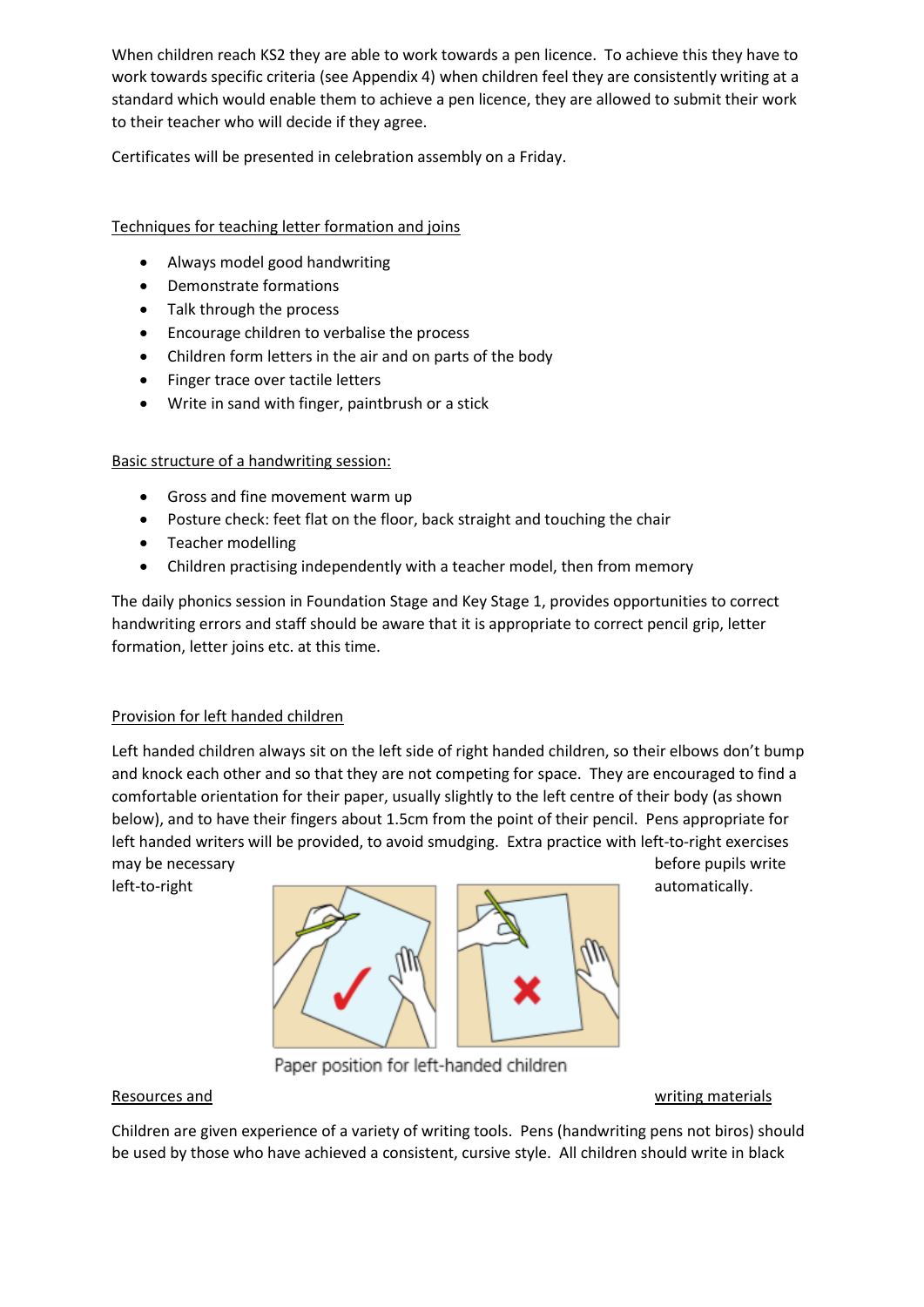ink. The children are to practise their handwriting in a handwriting book chosen for this specific purpose. Guidelines should be used when writing on plain paper.

#### Pupils with special educational needs or disabilities

The SENCO will provide resources for those who have difficulty with fine motor skills – pencil grips, fine motor control programmes and referrals where necessary.

#### **Presentation Guide**

#### **Presentation**

Pupils will learn that different levels of presentation are appropriate for different pieces of work and different circumstances. However, pupils are expected to:

- Look after exercise books and not draw or scribble in or on them
- Increasingly plan their work to make it look attractive and well presented
- Not use writing or drawing media that is not approved or not fit for purpose
- Use rulers to draw straight lines. When underlining a ruler should be used at all times.
- Set out, number and annotate work appropriately
- At appropriate times, pupils may be encouraged to experiment with alternative means of presenting their work for specific reasons.
- Cross through mistakes or editing alterations with a single line. Erasers should only be used very occasionally and with the express permission of an adult. (see appendix 4 – Presentation Protocols) Sacred Heart Primary School celebrates the learning from mistakes. No ink erasers may be used.
- When writing in maths books or on squared paper, the expectation is one number per square.

Children's work Book covers should indicate:

- Child's name
- Class Name
- Subject
- Specific Year Group

#### Teachers are expected to:

- Ensure that classrooms are well equipped with the essential tools that will assist pupils to create work with a high presentational standard
- Organise the classroom in such a way that materials and resources are easily accessible and systems for their return and maintenance are robust (self- service classroom)
- Ensure that children look after resources and materials so that they learn to respect equipment.
- To follow the school policy to help each child develop legible and fluent handwriting.
- To provide direct teaching and accurate modelling.

Handwriting is a skill which needs to be taught explicitly. Since handwriting is essentially a movement skill, correct modelling of the agreed style by the teacher is very important; it is not sufficient to require pupils to copy models from a published scheme or worksheet.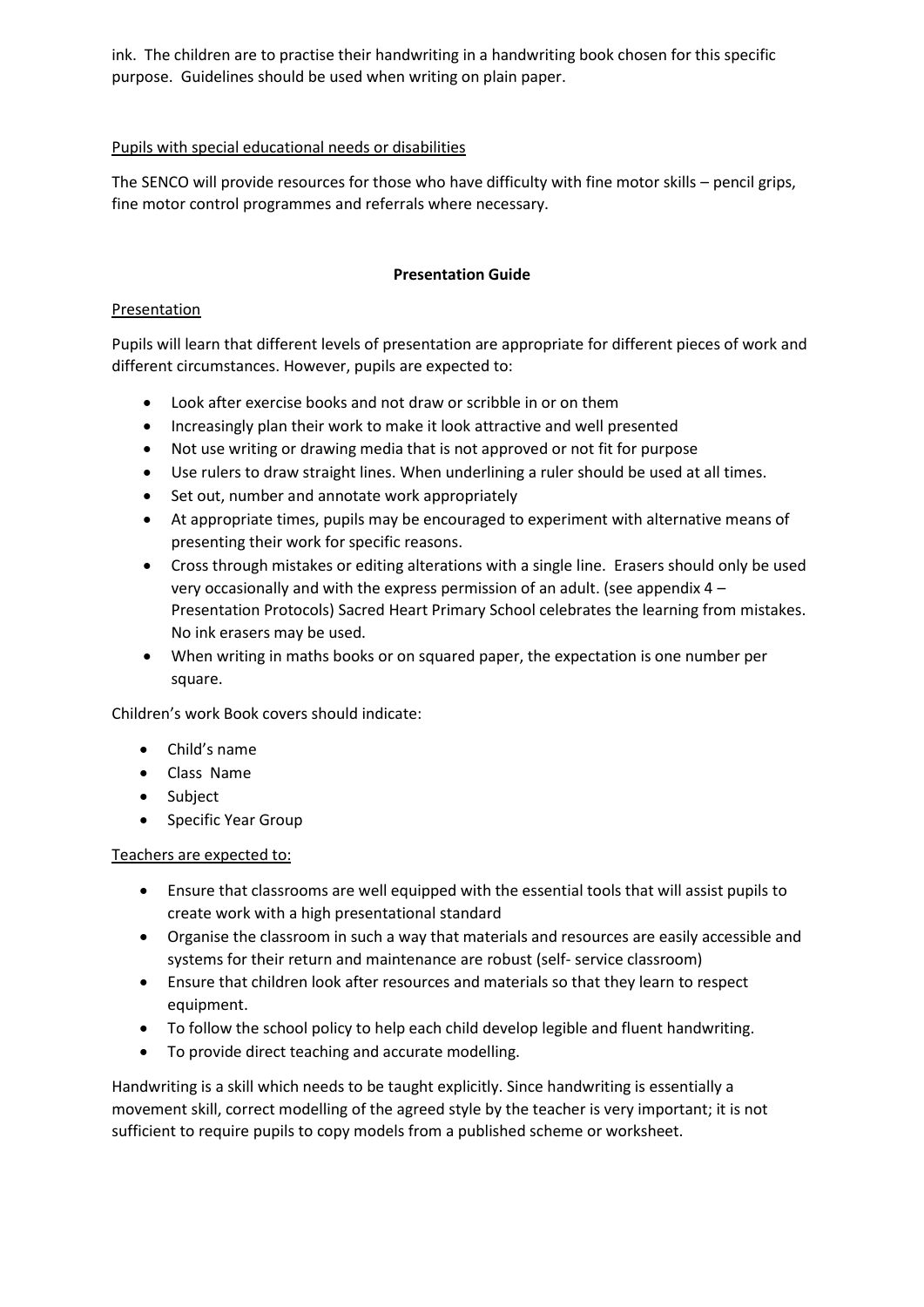#### Policy Success Criteria

We know Sacred Heart School's Handwriting and Presentation Policy is effective if:

- A scrutiny of work confirms the appropriate development in handwriting skills
- Specific difficulties are addressed in the marking of handwriting tasks
- A scrutiny of work confirms that the presentation protocol is adhered to

#### Equality Statement

Sacred Heart School provides a broad and balanced curriculum that meets the needs of all pupils, and promotes their spiritual, moral, social and cultural development. The school is committed to equality and reflects and values diversity.

#### Monitoring and Review

This policy is monitored by the Executive Head within the processes of school self-evaluation. The Governing Body will monitor the implementation of the policy.

#### **Appendix 1 – Agreed letter formation for cursive writing**

**How to write letters** abcdefghijkimnopgrstuwwxyz

#### **Appendix 2**

**Set 1:** s, a, t, p **Set 2:** I, n, m, d **Set 3:** g, o, c, k **Set 4:** cu, e, u, r **Set 5:** h, b, f, off, l, all, sus **Set 6:** j, v, w, x **Set 7:** y, z, zizz, Qu **Consonant digraphs:** chi, shy, the, ng **Vowel digraphs:** air, eye, high, oak, or, art, or, urn, ow, oi, ear, air, urea, err

#### **Appendix 3 -**Pen Licence Criteria

To achieve a pen licence, you should consistently and accurately:

- Write your lower-case letters of the correct size, next to one another.
- Understand which letters, when next to one another, are best left not joined.
- Write capital letters and digits of the correct size, orientation and relationship to one another and to lower case letters
- Use spacing between words that matches the size of the letters.
- Keep your letters sat on the line.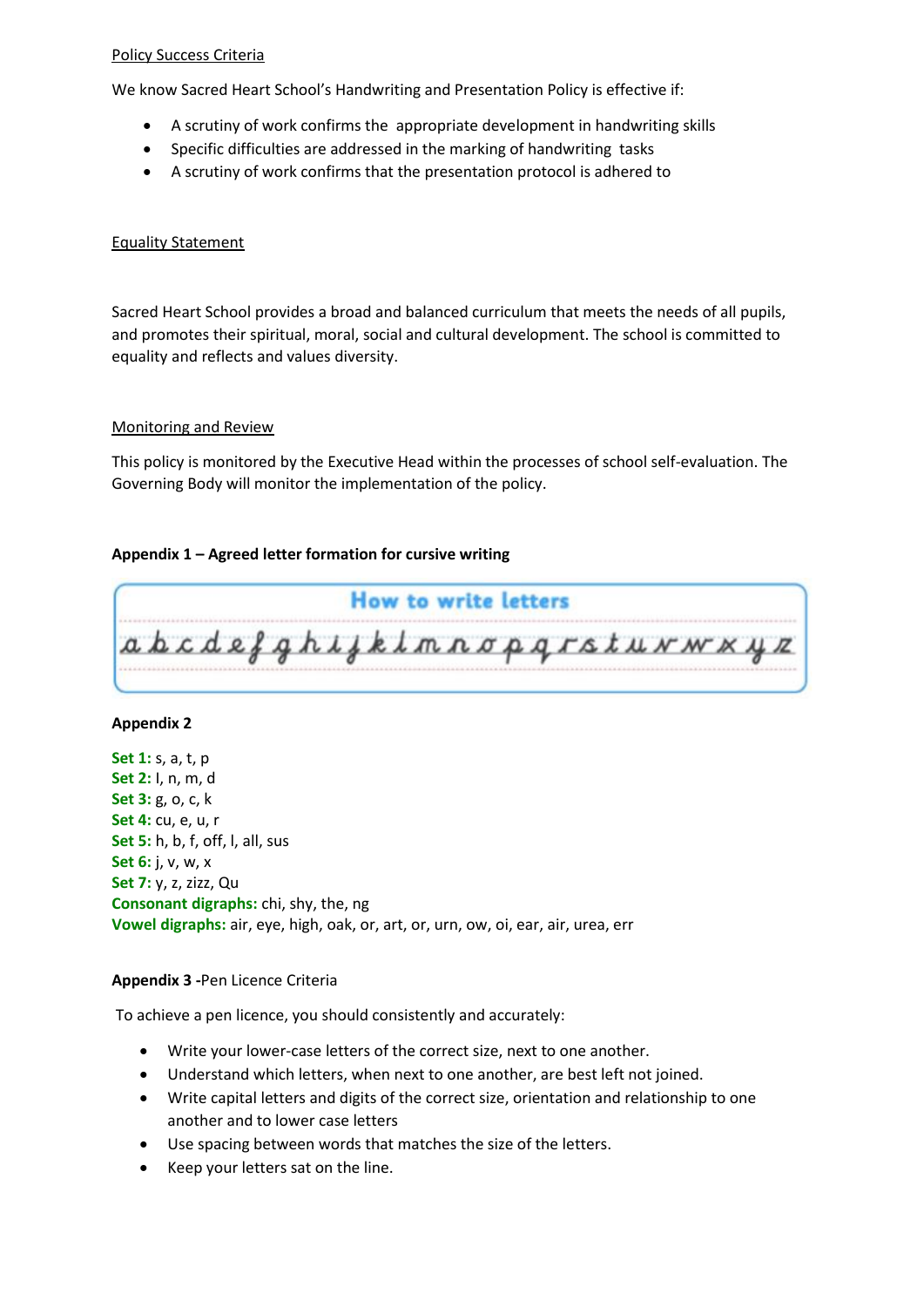- Cross out any mistakes or changes with one neat line.
- Use the diagonal and horizontal strokes that are needed to join letters
- Write legibly, fluently and with increasing speed by: choosing which shape of a letter to use when given choices - deciding whether or not to join specific letters - choosing the writing implement that is best suited for a task.

#### **Appendix 4) Presentation Protocols**

| The Sacred Heart Catholic Primary School Presentation Protocols |                                                                                |                                                         |                                   |                                                                  |                                  |  |  |
|-----------------------------------------------------------------|--------------------------------------------------------------------------------|---------------------------------------------------------|-----------------------------------|------------------------------------------------------------------|----------------------------------|--|--|
|                                                                 | <b>FS</b>                                                                      | Year 1                                                  | Year <sub>2</sub>                 | <b>Year 3 &amp;4</b>                                             | <b>Year 5 &amp;6</b>             |  |  |
| Writing                                                         | A selection of                                                                 | A selection of                                          | Fine pencils                      | Introduce                                                        | Pupils should                    |  |  |
| Implements                                                      | 'beginners'                                                                    | 'beginners'                                             |                                   | handwriting                                                      | use                              |  |  |
|                                                                 | thick and fine                                                                 | thick and fine                                          |                                   | pens (black)                                                     | handwriting                      |  |  |
|                                                                 | writing                                                                        | writing                                                 |                                   | as                                                               | pens for                         |  |  |
|                                                                 | implements.                                                                    | implements.                                             |                                   | appropriate                                                      | written work                     |  |  |
|                                                                 |                                                                                | Children to                                             |                                   | for English                                                      | once they                        |  |  |
|                                                                 |                                                                                | use fine                                                |                                   | and written                                                      | have their                       |  |  |
|                                                                 |                                                                                | writing                                                 |                                   | work. Pencil                                                     | pen license                      |  |  |
|                                                                 |                                                                                | implements                                              |                                   | for Maths                                                        | and pencils                      |  |  |
|                                                                 |                                                                                | when they                                               |                                   | work.                                                            | for maths                        |  |  |
|                                                                 |                                                                                | have                                                    |                                   |                                                                  | work.                            |  |  |
|                                                                 |                                                                                | mastered the                                            |                                   |                                                                  |                                  |  |  |
|                                                                 |                                                                                | correct pencil                                          |                                   |                                                                  |                                  |  |  |
|                                                                 |                                                                                | grip.                                                   |                                   |                                                                  |                                  |  |  |
|                                                                 | Felt tips should not be used where they will come through on to the reverse of |                                                         |                                   |                                                                  |                                  |  |  |
|                                                                 | the paper in books.                                                            |                                                         |                                   |                                                                  |                                  |  |  |
| Self-                                                           |                                                                                | Simple, straight line through to show where             |                                   |                                                                  | Simple, straight line through to |  |  |
| correction                                                      | they have self-corrected.                                                      |                                                         |                                   | show where they have self-                                       |                                  |  |  |
|                                                                 |                                                                                |                                                         |                                   | corrected. Eraser or correction                                  |                                  |  |  |
|                                                                 |                                                                                |                                                         |                                   | fluid may be used at the                                         |                                  |  |  |
|                                                                 |                                                                                |                                                         |                                   | discretion of the teacher for                                    |                                  |  |  |
|                                                                 |                                                                                |                                                         |                                   | final draft work.                                                |                                  |  |  |
| Ruler use                                                       |                                                                                |                                                         |                                   | All straight lines to be drawn with a ruler. Younger pupils will |                                  |  |  |
|                                                                 |                                                                                |                                                         | need to be taught how to do this. |                                                                  |                                  |  |  |
| New work                                                        | New work to                                                                    | New work will usually                                   |                                   | New work to be commenced                                         |                                  |  |  |
|                                                                 | commence on                                                                    | commence on a new page,                                 |                                   | after ruling off precious work,                                  |                                  |  |  |
|                                                                 | a new page.                                                                    | unless advised against by the<br>teacher.               |                                   | if there is usable space                                         |                                  |  |  |
|                                                                 |                                                                                |                                                         |                                   | available.                                                       |                                  |  |  |
| Date                                                            | All work to be                                                                 | All work to be dated by child<br>or teacher at the top. |                                   |                                                                  | All written work to be dated by  |  |  |
|                                                                 | dated by an                                                                    |                                                         |                                   | child, at top, right hand side                                   |                                  |  |  |
|                                                                 | adult.                                                                         |                                                         |                                   |                                                                  | using full date, and underlined. |  |  |
|                                                                 |                                                                                |                                                         |                                   | Maths to use numbered date                                       |                                  |  |  |
|                                                                 |                                                                                |                                                         |                                   | e.g. 23.07.2020                                                  |                                  |  |  |
| Paper                                                           | To use                                                                         | Teachers should select lined                            |                                   | Narrow lines and small                                           |                                  |  |  |
|                                                                 | unlined and                                                                    | paper, appropriate to the size                          |                                   | squared exercise books.                                          |                                  |  |  |
|                                                                 | lined paper                                                                    | of writing, so pupils can                               |                                   |                                                                  |                                  |  |  |
|                                                                 | depending on                                                                   | position writing correctly on                           |                                   |                                                                  |                                  |  |  |
|                                                                 | the activity.                                                                  | the line.                                               |                                   |                                                                  |                                  |  |  |
|                                                                 |                                                                                | Exercise books will be -                                |                                   |                                                                  |                                  |  |  |